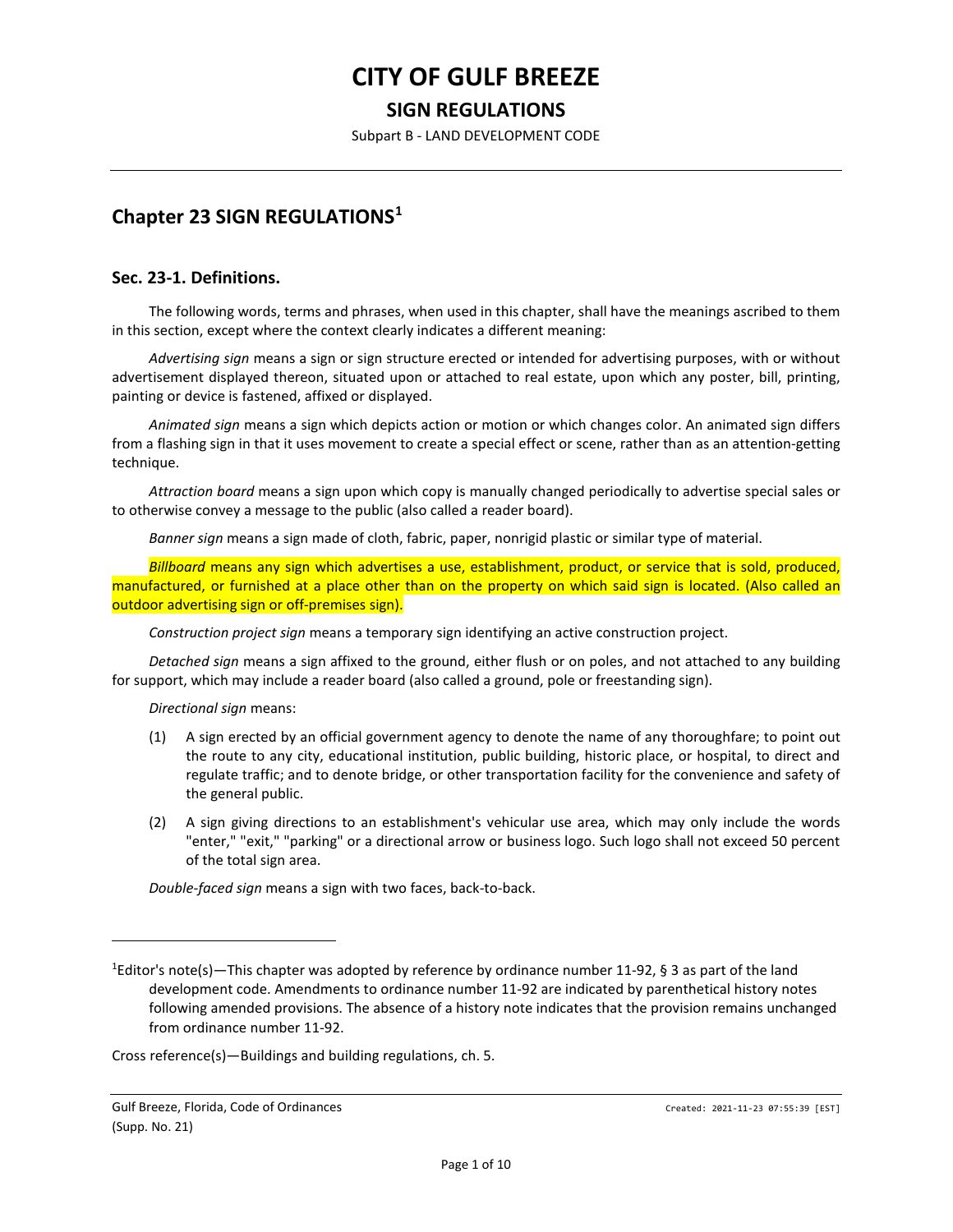*Electronic reader board (ERB)* shall mean a programmable display that has the capability to present a large amount of text and/or symbolic imagery. Some ERBs present images in realistic motion and in a large variety of colors. ERB shall have the same meaning as changeable message sign (CMS), dynamic message sign (DMS), electronic billboards (EBB) and other similar type signs.

*Facade* sign means a sign erected parallel to the outside wall facade of any building, including flat, painted, individual letter, or cabinet signs. Mansard and marquee signs shall conform to wall sign provisions.

*Flashing sign* means any sign which contains a continually intermittent or sequential flashing light source.

*Flat sign.* See *Facade*.

*Freestanding sign.* See *Detached sign*.

*Ground sign.* See *Detached sign*.

*Hanging sign* means a sign that is secured to a structure which extends perpendicular from the wall of the building.

*Illuminated sign* means any sign designed to emit artificial light or designed to reflect light from one or more sources of artificial light.

*Informational or instructional sign* means representations on a sign informing the public of facts that are of a public interest or providing directions for public benefit.

*Marquee* means any hood, awning or canopy of permanent construction which projects from the wall face of a building.

*Marquee sign* means a sign which is attached to a marquee.

*Message sign* means a changeable sign upon which graphic displays, symbols or words can be varied upon the face or faces of the sign to display time, temperature, public service and commercial information.

*Nameplate* means a sign indicating the name or address of the occupant or resident of the dwelling unit to which it is attached.

*On-premises sign* means a sign which advertises or directs attention to a use or establishment located onpremises or a product or service available on-premises.

*Off-premises sign.* See *Billboard*.

*Outdoor advertising sign.* See *Billboard*.

*Parapet* means a false front or wall extension above the roof line.

*Pedestrian sign* means a sign which is attached to the underside of a cantilevered roof, portico or overhang that extends from the wall face of an establishment.

*Pole sign* means a ground sign which is supported by one or more poles, posts columns, pyramids or other extensions from grade level.

*Portable sign* means a movable sign not secured or permanently attached to the ground. (Also, a trailer, sidewalk or sandwich sign).

*Projecting sign* means a sign which is affixed to and extends from the outside wall or facade of a building.

*Pylon sign* means a sign attached to or painted on the face of a vertical or horizontal extension of any face of a building constituting an integral part of the building structure.

*Reader board.* See *Attraction board*.

(Supp. No. 21)

Created: 2021-11-23 07:55:39 [EST]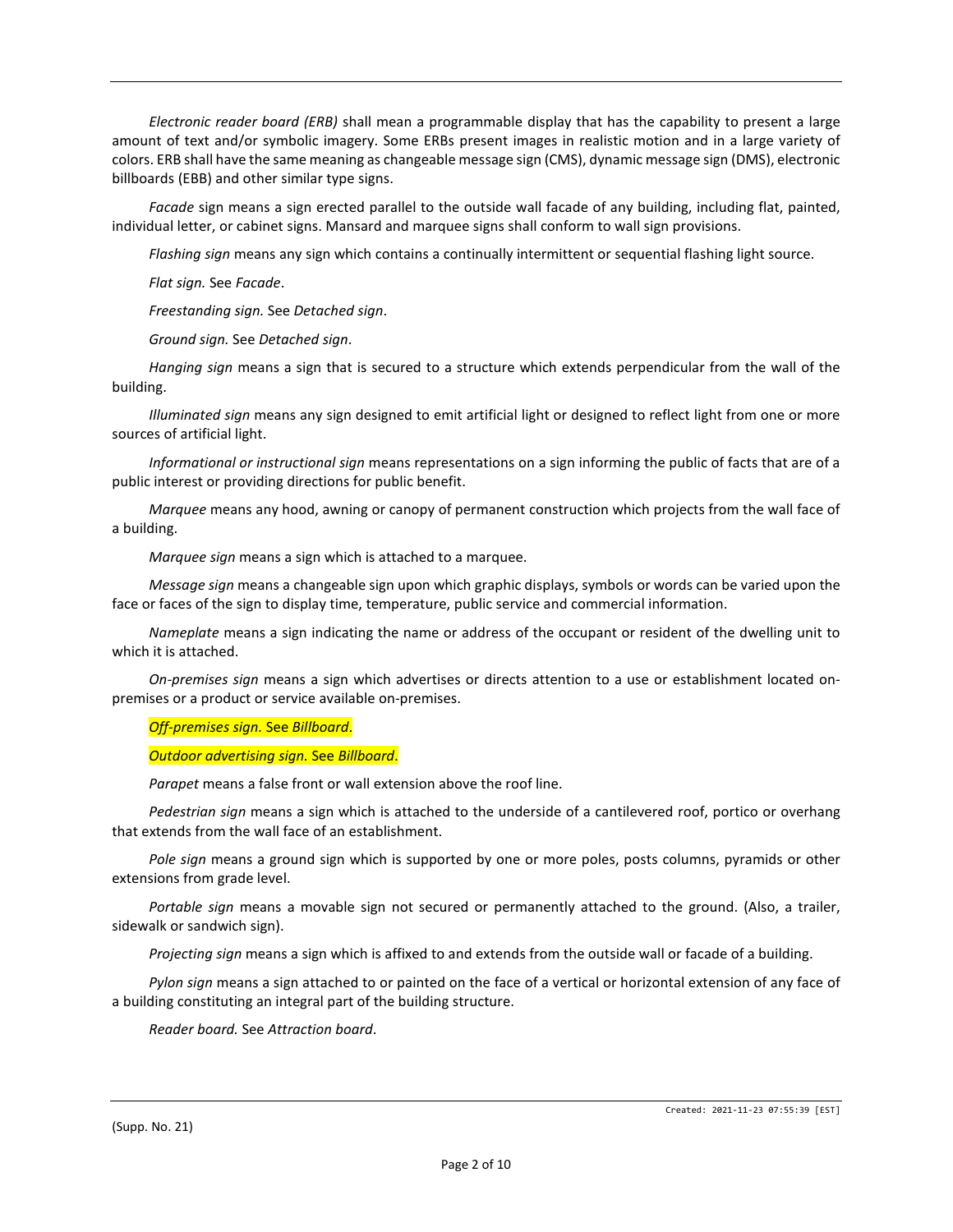*Real estate sign* means a temporary sign indicating that the property on which the sign is located, or any building or structure located thereon, is for sale, rent or lease.

*Roof sign* means any sign erected over or on the roof of a building.

*Sidewalk or sandwich sign.* See *Portable sign*.

*Sign* means any exterior identification, description, illustration or device which directs attention to a product, service, place, activity, person, establishment, institution or business; or any emblem, painting, banner, pennant, placard or temporary sign designed to advertise, identify or convey information.

*Sign areas* means:

- (1) Ground and projecting signs: The entire area within and enclosed by the exterior perimeter of all cabinets or modules within a single, continuous geometric figure, including but not limited to, all written copy, logos, symbols, decorative embellishment, and border or roof treatments. This shall not include any open areas within said perimeters and any space separating the cabinets or modules.
- (2) Wall signs: The entire area within a single continuous perimeter composed of squares, rectangles or other geometric figures which enclose the extreme limits of all sign elements affixed to the wall, including but not limited to, cabinet structures, written copy, logos, symbols, and illustrations.

*Sign assembly* means a permanent nonmovable structure which supports a freestanding sign as defined in section 23-16(3).

*Sign face* means the part of a sign that is or may be used for advertising purposes.

*Snipe sign* means a small sign of any material including but not limited to: paper, cardboard, wood or metal, when such sign is tacked, nailed, posted, pasted, glued or otherwise attached to trees, poles, fences or other objects, and the advertising matter appearing hereon is not applicable to the premises upon which the sign is located.

*Special event sign* means a sign which calls attention to a business grand opening, civic event or meeting, or other similar activity of a temporary nature.

*Temporary sign* means a sign which advertises for a limited period of time political candidates, parties or issues; active construction projects; real estate for sale, rent or lease; and business grand openings.

*Trailer sign* means an advertising structure mounted on skids, wheel or wheels, constructed for the sole purpose of advertising.

*Tri-faced sign* means a sign with three faces, oriented back-to-back so as to form a triangle or pyramid.

*Vehicular sign* means a sign affixed to a vehicle or trailer for the purpose of advertising.

*Wall face* means the entire building front; including the parapet.

*Wall sign.* See *Facade*.

*Window sign* means a sign which is painted on or displayed within a storefront window or door.

(Ord. No. 04-06, § 1, 4-3-06)

#### **Sec. 23-2. Intent.**

This chapter establishes a uniformity of signs within each zoning district compatible with the intent of the land development code applicable to the districts, taking into account the economic, aesthetic and traffic factors that are reasonably consistent with the exercise of the police powers vested in this city. This is done so that there will be a minimum of conflict in relation to the need for traffic control, visual compatibility, and economic growth in order to promote the city's interest in maintaining and enhancing property values and the attractive appearance of the city.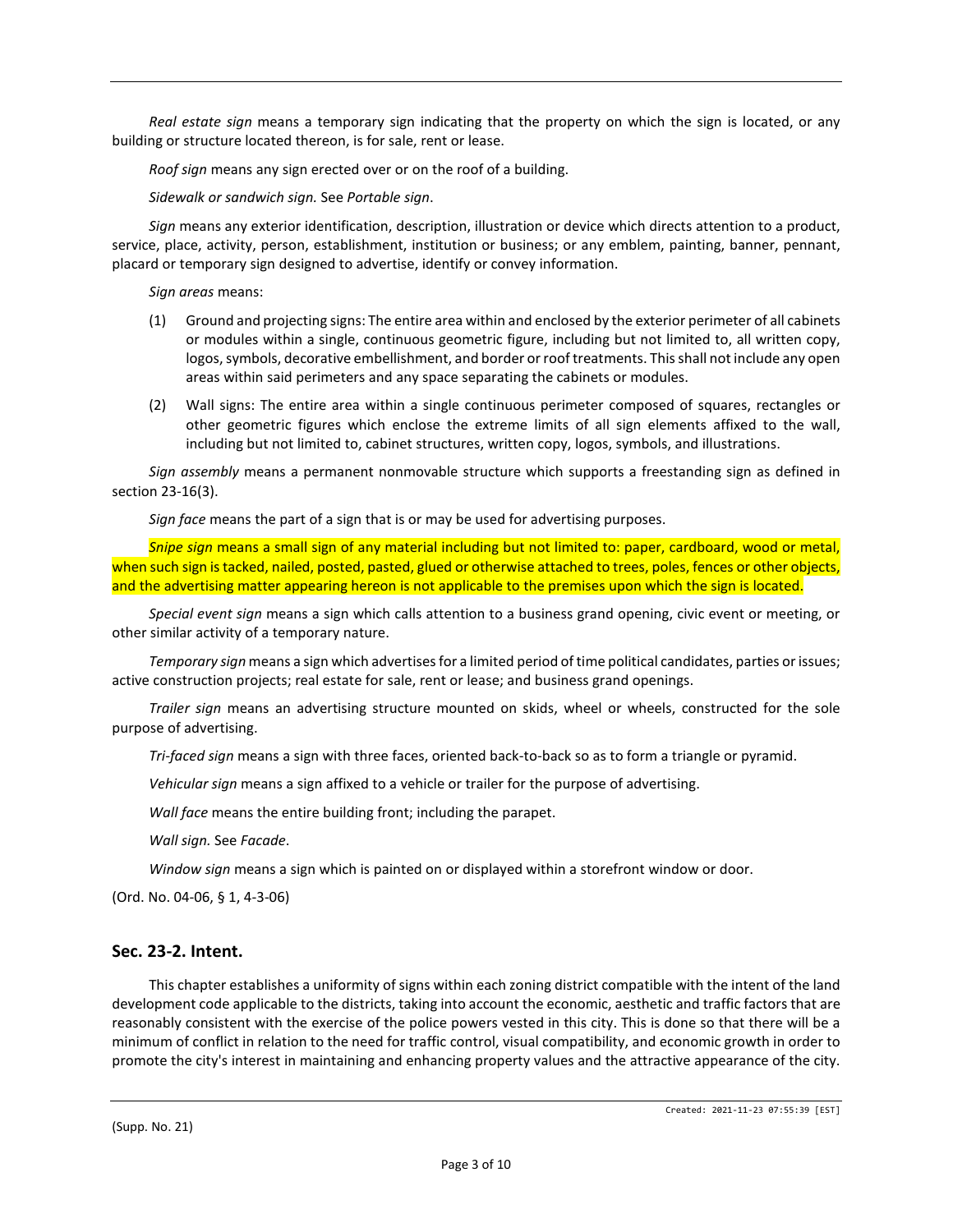Only advertising signs designating business areas or sections or pertaining to the business carried on within the building and on the premises shall be permitted. No signs shall be erected in a right-of-way, except official state, county or city signs erected by the respective governing agency.

# **Sec. 23-3. Prohibited signs.**

The following signs are prohibited:

- (1) Signs located off the premises of the business which the sign advertises or identifies. Relocation notices, however, may be posted for a period of 60 days.
- (2) Signs that project beyond the property line or which encroach on or over public property or rights-ofway.
- (3) Signs that contain statements, words or pictures of an obscene, indecent, or immoral character, such as will offend public morals or decency.
- (4) Signs that contain or are an imitation of an official traffic sign or signal or contain the words "stop," "go slow," "caution," "danger," "warning" or similar words.
- (5) Banner signs, except for special events and for a period of time not to exceed three weeks in any one given calendar year.
- (6) Beacon, strobe or billboard signs.
- (7) Roof signs.
- (8) Sandwich signs.
- (9) Snipe signs except for political candidates. In the case of snipe signs advertising political candidates, the signs shall not exceed 32 square feet. Political signs must be removed by the candidate within one week after the election.
- (10) Trailer signs except for grand openings or other similar special events. As used herein, a special event shall not mean a political campaign or election.
- (11) Within public property, including right-of-way, only instructional, directional and informational signs shall be allowed and must be approved by the city manager. All other signs are prohibited on public property.
- (12) Signs which convey the appearance of movement or animation in any form shall not be permitted, scrolling or flashing shall not be permitted.
- (13) Signs which obstruct the visibility constituting a hazard to vehicular and pedestrian traffic.
- (14) Electronic reader board signs, except as provided for in section 23-5, and section 23-15.

(Ord. No. 04-06, § 2, 4-3-06; Ord. No. 13-11, § 1, 9-20-11; Ord. No. 13-2019, § 2, 8-19-19 )

#### **Sec. 23-4. Special event signs; permit required.**

The director of public services or the city manager may, for special events, grant permits for special events signs to be erected on the premises of an establishment having a special event. The sign shall be a maximum of 36 square feet and shall be allowed, provided a permit is obtained, for a period not to exceed a total of three weeks in any one given calendar year.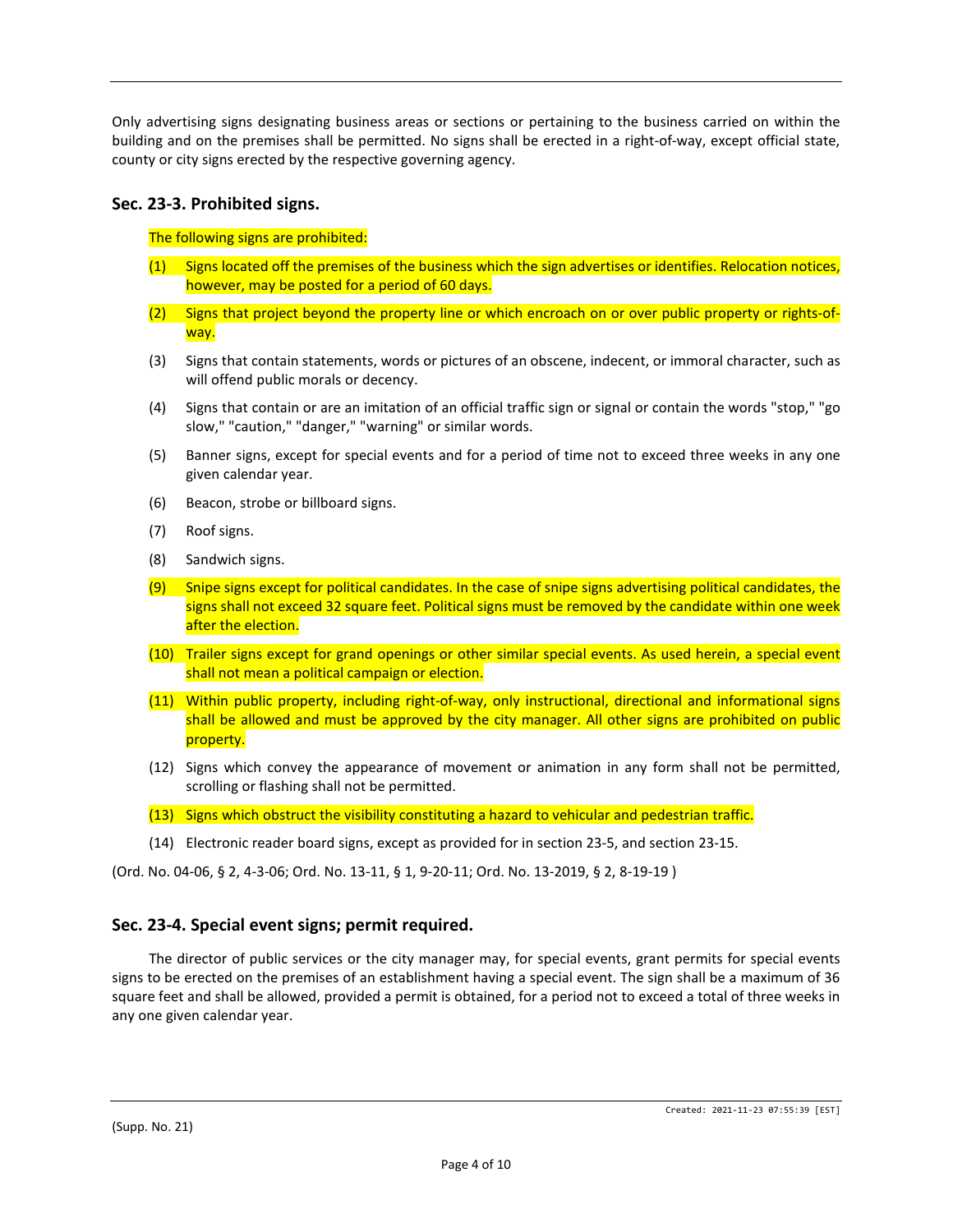# **Sec. 23-5. Existing signs.**

- (a) Any sign destroyed or damaged, or improved or modified, by more than 50 percent of its replacement value shall be brought into compliance with current code requirements.
- (b) The "Pensacola Beach Fish Sign" located at the junction of State Road 399 and U.S. Highway 98 shall be exempted from this requirement provided the following conditions are met:
	- (1) The location of the sign shall not change,
	- (2) The dimensions and shape of the sign shall not change,
	- (3) The artistic design and color scheme shall not change, and
	- (4) The sign shall be perpetually maintained and kept in good repair.
- (c) Existing electronic reader board signs shall be exempted for this requirement provided the following conditions are met:
	- (1) The location of the sign shall not change,
	- (2) The dimensions and shape of the sign shall not change,
	- (3) The sign shall be perpetually maintained and kept in good repair.

(Ord. No. 8-98, § 1, 8-3-98; Ord. No. 13-11, § 2, 9-20-11; Ord. No. 03-2021, § 2.B, 5-3-21 )

#### **Sec. 23-6. Compliance with building code.**

All signs permitted in this chapter shall comply with the relevant sections of the Standard Building Code.

#### **Sec. 23-7. Construction permit required.**

Any owner, authorized agent or contractor who desires to construct, enlarge, alter, repair, move or demolish a sign of any description, the installation of which is regulated by this land development code, or to cause any such work to be done, shall first make application to the city manager, and obtain the required permit therefor.

#### **Sec. 23-8. Violation constitutes nuisance; procedure for abatement.**

Any sign which is erected, used or maintained in violation of this chapter is hereby declared to be a public and private nuisance and shall be forthwith removed, obliterated or abated by the city manager. For such purpose the director of public services or the city manager may enter upon private property without incurring any liability therefor. However, if any such signs bear the name of the owner thereof, and the owner holds an unexpired permit issued under this section, the owner shall be given written notice of violation in accordance with the provision of section 23-10 and the cost of removal assessed as a lien in accordance with the provisions of section 23-11.

#### **Sec. 23-9. Removal—Authorization.**

(a) *Vacant premises.* A sign shall be removed by the owner or lessee of the premises when the establishment which it advertises is no longer active. If the owner or lessee fails to remove said sign, the city manager shall give the owner 30 days' written notice to remove it. Upon failure to comply with the notice, the city manager shall authorize removal of the sign in accordance with the notice requirement of section 23-10 and the cost of removal assessed as a lien in accordance with the provision of section 23-11.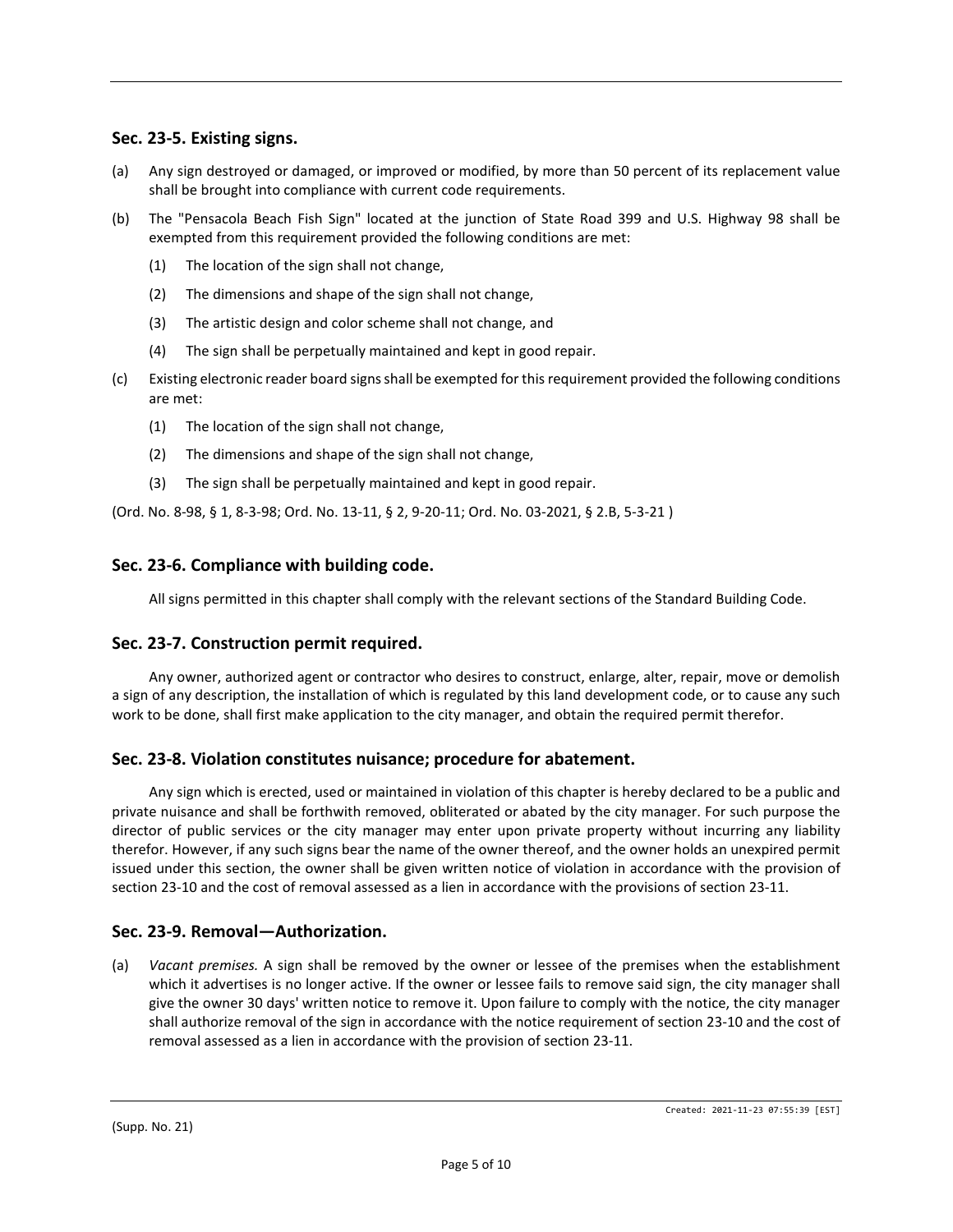- (b) *Prohibited, unlawful and nonconforming signs.* All signs which are in violation of this land development code shall be removed by the city manager in accordance with the notice requirement of section 23-10 and the cost of removal assessed as a lien in accordance with the provisions of section 23-11. All unlawful and prohibited signs shall be removed within 48 hours of notification.
- (c) *Required maintenance.*
	- (1) Maintenance of any sign shall be the responsibility of the respective property owners and if the sign is not kept in good repair, it shall be deemed as unsafe and ordered removed by the city. All visible portions of a sign and its supporting structure shall be maintained in safe condition and neat appearance. If a lighted sign, all lights shall be maintained in working order and functioning in a safe manner; if a painted sign, the paint shall be kept in good condition; all signs shall be kept in such a manner as to constitute a complete sign at all times. The area immediately surrounding ground signs shall be kept clear of all unsightly vegetation or debris.
	- (2) All signs and advertising structures regulated by this land development code shall be maintained so as not to violate any of the provisions of this chapter. The owner or lessee of any sign that is unsightly because of a deterioration or lack of maintenance shall be notified in writing and allowed 30 days to correct the violations. Upon failure to comply with the notice, the manager shall authorize removal of the sign in accordance with the notice requirement of section 23-10 and the cost of removal assessed as a lien in accordance with the provision of section 23-11.

# **Sec. 23-10. Same—Notice required.**

- (a) The city manager shall not remove or order the removal of any sign erected and maintained on private property in violation of this chapter, except in emergency cases, without written notice delivered personally to the establishment associated with the sign or by registered or certified mail to the property owner of record according to the current tax rolls. The notice shall be addressed to the current owner (according to the current tax roll) of the property on which the sign is located and to the owner or lessees of the sign, if their names and addresses are shown upon the records of the building and zoning department. If such notice is to be served by a law enforcement officer, it shall be served on the owner of the property on which the sign is located or upon any agent of the owner thereof. If the personal service upon the occupant of the property or upon any agent of the owner thereof cannot be performed after reasonable search and inquiry by such officer, notice shall be accomplished by physical posting on the sign, where possible, or in a conspicuous place upon the property where the sign is located.
- (b) The notice shall inform the owner or lessee of:
	- (1) The nature of the violation of this chapter.
	- (2) The requirements necessary to be fulfilled in order to comply with this chapter.
	- (3) The time period during which the alteration, repair or removal or other action shall be made to the sign in order to comply with this chapter.
	- (4) The fact that failure to comply will cause the owner or lessee to become liable for the cost of remedying the violation and that such cost, including advertising costs and other expenses will be imposed as a lien on the property on which the sign is located if not otherwise paid within 30 days after receipt of billing.
	- (5) The right to appeal the decision or order of the city manager to the board of adjustment by the owner or lessee within 30 days of receipt of the order. Such notice of appeal shall be in writing and delivered to the city manager.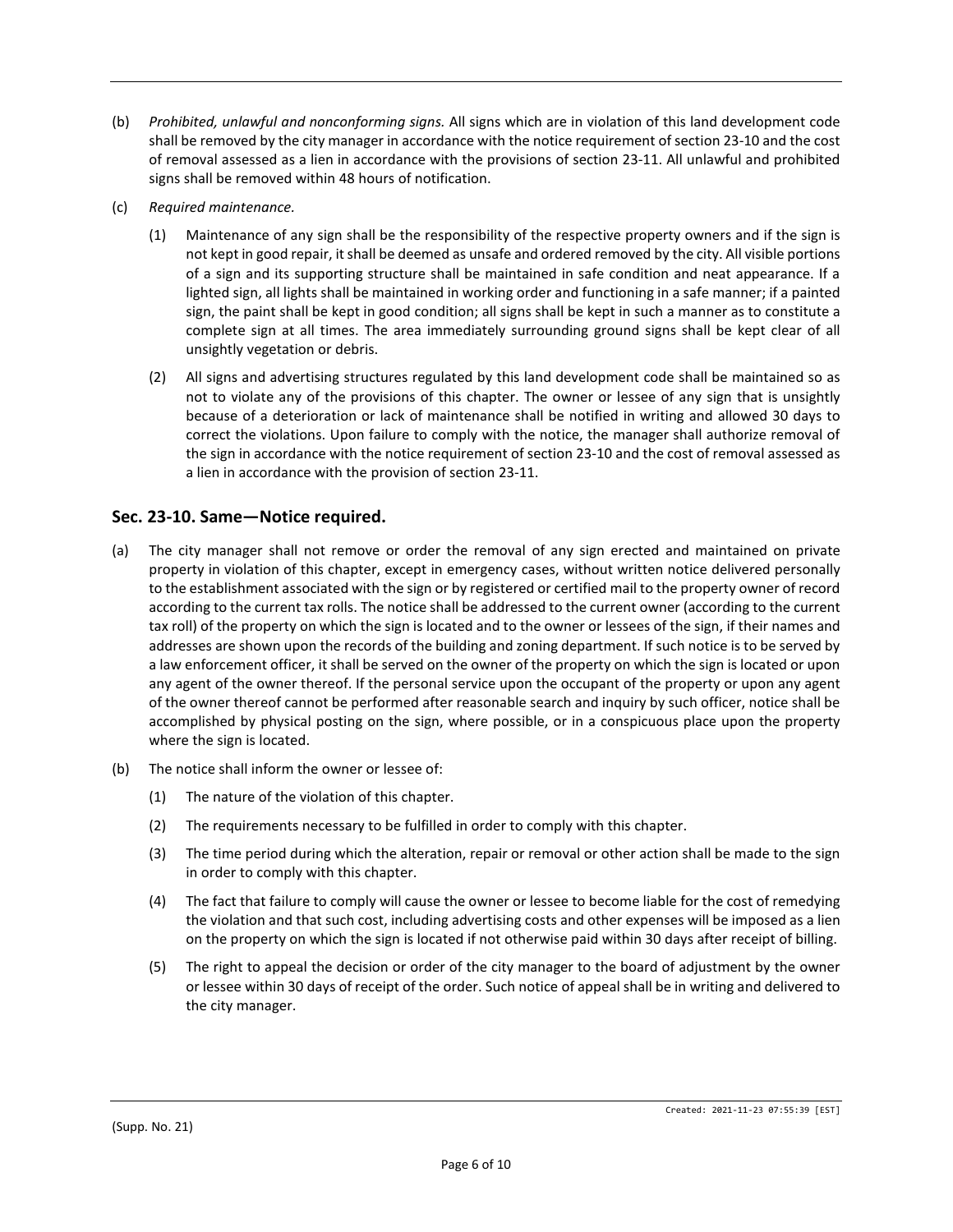# **Sec. 23-11. Same—Cost to be assessed as lien.**

If the owner or lessee fails to comply with the notice provided in section 23-10, within ten days thereafter, the city manager shall cause such sign to be brought into compliance or removed (as the facts may warrant) and shall assess the cost of such compliance or removal to be charged as a lien against the land on which the sign existed. After causing the condition to be remedied, the city manager shall certify to the director of finance, the expense incurred in remedying the condition and shall include a copy of the notice described in section 23-10 and a copy of the decision of the board of adjustment, if any, whereupon such expense shall become payable within 30 days. Thirty days after this certification, a lien charge will be made upon the property, which shall be payable at the rate of eight percent per annum from the date of such certification until paid. Upon such payment, the director of finance shall duly evidence the satisfaction and cancellation of such lien upon the record thereof. Notice of such lien, and satisfaction, shall be filed in the office of the clerk of the circuit court and recorded in the official records of the county, at the cost of the property owner.

#### **Sec. 23-12. Emergency removal.**

In cases where it appears that there is imminent danger to life or safety of any person unless a sign located on public or private property is immediately altered, repaired or removed, the city manager or director of public services shall document such facts with photographs and written reports and shall cause the immediate repair or removal of such sign. In such cases, the decision of the city manager or director of public services shall be final. For this purpose, the city manager or director of public services may at once enter such place where such sign is located, with such assistance and at such costs as the city manager or director of public services deem necessary. The cost of such emergency repair or removal of such sign shall be collected in the same manner as provided in section 23-11.

#### **Sec. 23-13. Interpretations.**

In any application of this chapter where a question of interpretation arises, the interpretation which most effectively accomplishes the intent stated in section 23-2 shall prevail.

#### **Sec. 23-14. Appeals.**

Any person aggrieved by a decision of the city manager or the director of public services in regard to the interpretation or enforcement of this chapter may, within 30 days of the decision, apply to the board of adjustments of the city for appropriate relief. After hearing and decision by the board of adjustments, the aggrieved person shall have exhausted his administrative remedies.

# **Sec. 23-15. Permitted signs—R-1-AA, R-1-A, R-ES, R-1, TH, R-C, C-2 and P districts.**

The following signs shall be permitted in the R-1-AA, R-1-A, R-ES, R-1, TH, R-C, C-2 and P districts:

- (1) Not more than two nonilluminated signs advertising the sale, lease or rental of the lot or building not exceeding six square feet in area per sign on any one lot.
- (2) One nonilluminated sign advertising a recorded subdivision or development not to exceed 50 square feet in area. The sign must be placed only within the platted area of the subdivision or development so advertised or within an area designated as M or C-1. Such a sign shall require a building permit and the sign shall be authorized for a period not to exceed two years. The two-year period will commence upon official acceptance of a subdivision by the city, or the beginning of construction of any multifamily or commercial building development, whichever comes first. Any continued use of the sign beyond the initial two-year period shall require a variance. Upon expiration of such approval, the sign shall be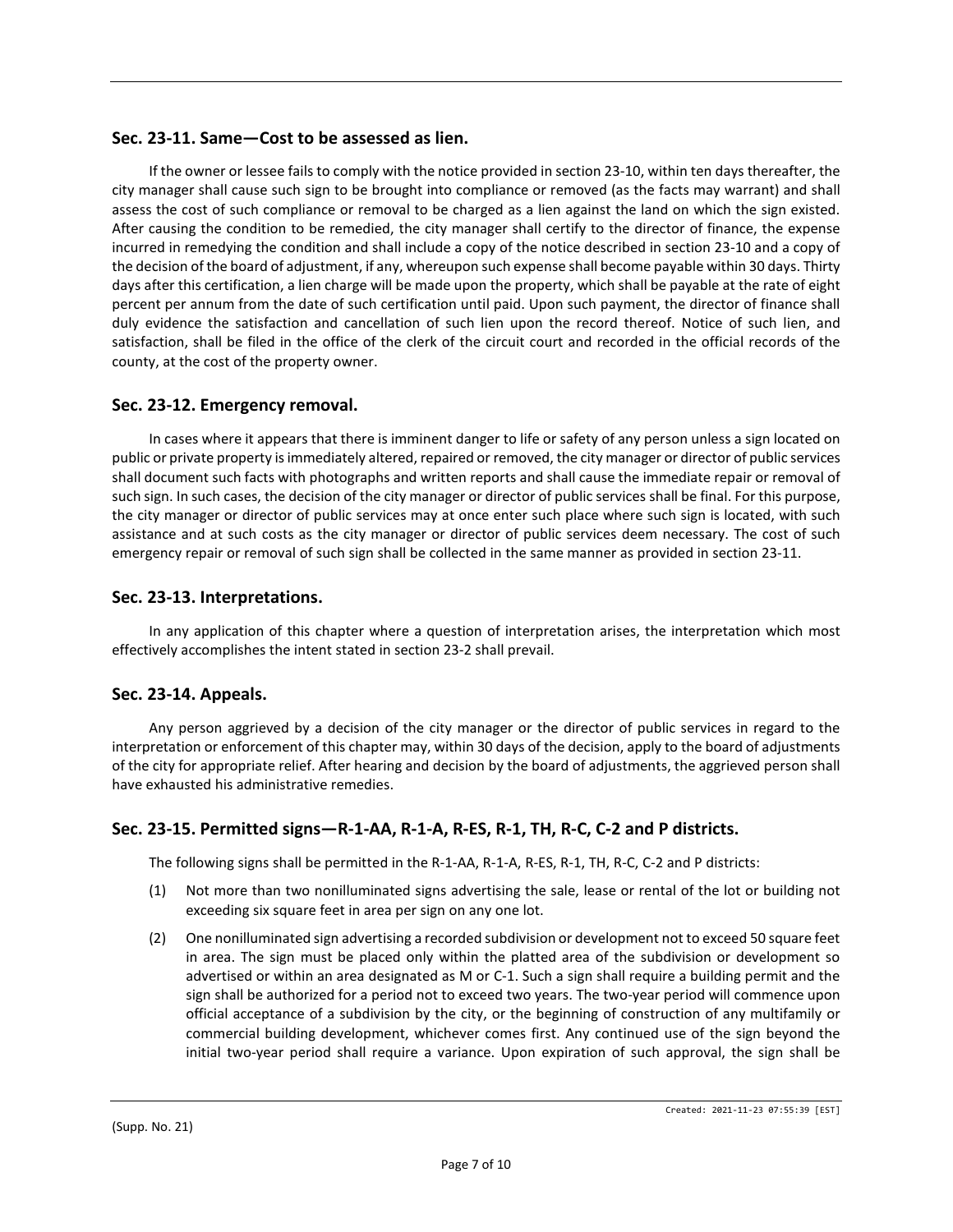removed by the developer, or by the city in the event of his failure to do so, and the developer and his successor do consent to the removal by acceptance of the original permit.

(3) Two signs per lot for churches, nonpublic schools (except those located in commercial {C-1} zones), libraries and community centers and historic sites serving as identification and/or bulletin boards not to exceed 12 square feet in area per sign. The signs may be placed flat against the wall of the building or may be freestanding provided that it not be closer to any property line than ten feet. Such signs may be illuminated providing the source of light shall not be visible beyond the property line of the lot on which the sign is located.

Public schools and community centers may have one freestanding sign to serve as identification and/or serve as a reader board for the display of school related or community type activities or messages. The combination sign and/or reader board shall not exceed 50 square feet per side. Public schools and community centers shall be allowed to use an electronic reader board sign provided that it does not display animated images and scrolling or flashing text. Lighting for the sign may be internal or external, but shall be done so as not to create a safety hazard for passing vehicles or pedestrians. No other freestanding signs are permitted on site, except for the safe direction of traffic and pedestrians. No sign for a public school authorized by this section may be used for any commercial or income producing purpose.

- (4) Not more than two nonilluminated signs not to exceed 32 square feet in area per sign in connection with new construction work and displayed only during such time as the actual construction is in progress.
- (5) One nonilluminated name plate not more than one square foot in area.
- (6) One nonilluminated flat sign placed against the wall of the building identifying an apartment development, such sign not to exceed 12 square feet in area.
- (7) Entrance monuments of a permanent character may be placed at one or two of the main entries into a recorded subdivision, apartment, condominium or townhouse complex. The name of the subdivision, apartment, condominium or townhouse complex may be shown on the monuments; this nameplate or lettering shall not be considered as a sign within the meaning of this chapter. One monument may be placed on either side of the main street entries. The monuments may be placed no closer than 20 feet to the intersection of the street right-of-way lines and no closer than two feet to the street right-of-way lines and may not exceed eight feet in height. Prior to the installation of these monuments, the subdivider or developer shall secure a building permit, and the application for the permit shall be accompanied by a sketch of the proposed monuments and their locations.

Maintaining such monuments shall be the responsibility of the owners. All visible portions of a monument shall be maintained in safe condition and neat appearance. If a lighted monument, all lights shall be maintained in working order and functioning in a safe manner; if a painted monument, the paint shall be kept in good condition; all monuments will be kept in such manner as to constitute a complete monument at all times. The area immediately surrounding ground monuments shall be kept clear of all unsightly vegetation or debris.

(Ord. No. 1-97, 2-17-97; Ord. No. 2-98, § 1, 3-2-98; Ord. No. 13-2019, § 3, 8-19-19 )

# **Sec. 23-16. Same—C-1 and M districts.**

The following signs shall be permitted in the C-1 and M districts: provided, however, signs within the CRA shall also comply with the provisions of chapter 26 of the land development code and in the event of conflict between the provisions of this chapter 23 and those set forth in chapter 26, the provisions of chapter 26 shall control and be adhered to within the CRA: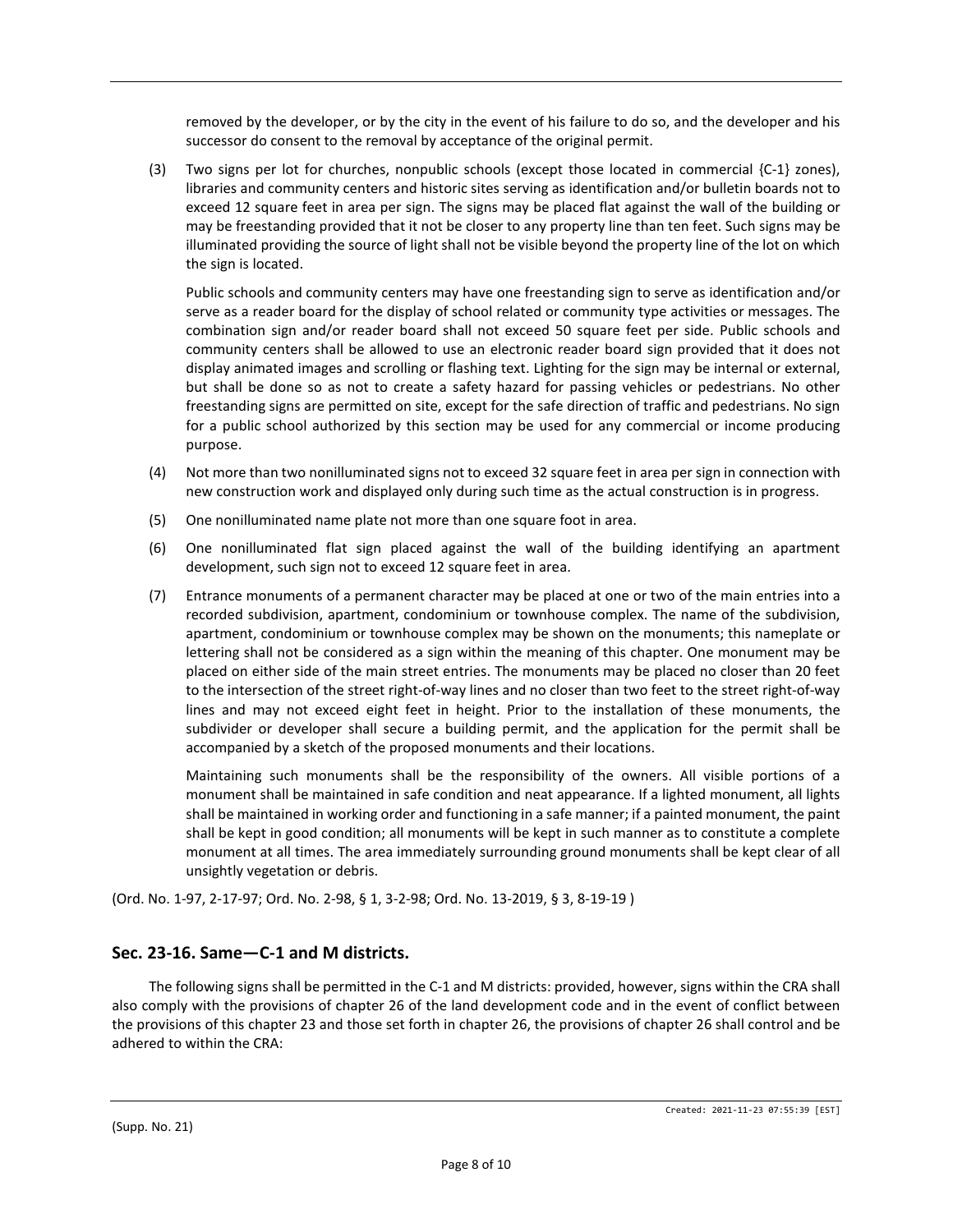- (1) Any sign permitted in this chapter.
- (2) Any sign or signs may be displayed if they pertain exclusively to the business carried on within the building or on the premises of the business which designates a business area or section. Signs attached to a building shall not be greater in total area than ten percent of the frontage area of the first floor of the building with an additional five percent being available for use by commercial businesses for a sign of the readerboard type. No illuminated sign shall be placed on the side of a building that is within 150 feet of and facing a residential district except when such residential district is separated from the commercial district by a platted street. Such signs shall not exceed a total of 200 square feet.
- (3) Each individual business establishment shall have no more than 50 square feet of total freestanding sign area (100 square feet including both sides of sign), with an additional 25 square feet (50 square feet including both sides) for use by that business for a sign of the readerboard type. If a readerboard is utilized, the readerboard sign shall be attached to the same pole as the principal freestanding sign. If the readerboard sign is placed parallel or at an angle of not more than 45 degrees to the street, a maximum of two signs, each of not more than 25 square feet, may be utilized as readerboard signs, and the reverse side toward the business shall be blank. All freestanding signs must be supported on a single pole or sign assembly and limited to a single business. Signs which are normally an integral part of equipment such as gasoline pumps or other dispensing or servicing devices shall be permitted, provided, they do not exceed 25 percent of the area of such equipment and are a part of, and not detached from, the equipment. The latter signs need not be included in the overall 50 square foot limitation on sign area.
- (4) a. Each unified group of stores may have one freestanding sign of an area equal to ten square feet per 20 lineal feet of building frontage up to a maximum sign area of 200 square feet (400 square feet including both sides of signs). In addition, each individual store in such a group may have one projecting or hanging sign of three square feet extending no more than three feet from the wall of the building.
	- b. Each unified group of stores may have one additional freestanding sign. For unified groups of stores located on corners, the additional freestanding sign may be located on the side street or front street and the area shall be limited to 25 percent of the area of the main freestanding sign that faces the front street. For unified groups of stores that are not located on a corner, the aggregate size of two freestanding signs shall be limited to an area equal to ten square feet per 20 lineal feet of building frontage up to a maximum sign area of 200 square feet (400 square feet including both sides of signs).
	- c. Any business operating a motion picture theater or theaters within a unified group of stores, and having obtained an occupational license pursuant to section 11-19, as may be amended for operation of motion picture theaters shall be permitted an additional sign to those detailed in this section to display changeable copy. Each screening area must have an individual seating capacity of at least 100 people. The maximum total sign area permitted is 50 square feet (100 square feet, including both signs of sign). The changeable copy or readerboard section of the sign may contain the following information: Title of the movie(s), rating(s), and/or starting time(s) for each movie title.
	- d. A theater which operations cease or discontinue for a period of six consecutive months or longer shall be deemed no longer active pursuant to subsection 23-9(a).
- (5) No sign shall extend more than 35 feet above grade. No signs shall be erected in the right-of-way, except official state, county or city signs erected by the respective governing agency. Buildings situated 15 feet or less from a right-of-way or property line may have one projecting or hanging sign of six square feet extending no more than three feet from the wall of the building. The bottom of the sign shall have a minimum eight-foot clearance above the walkway.
- (6) Churches and civic organizations are permitted no more than two common signs with locations, size and design as agreed to by the city council for the purpose of identifying those churches and civic